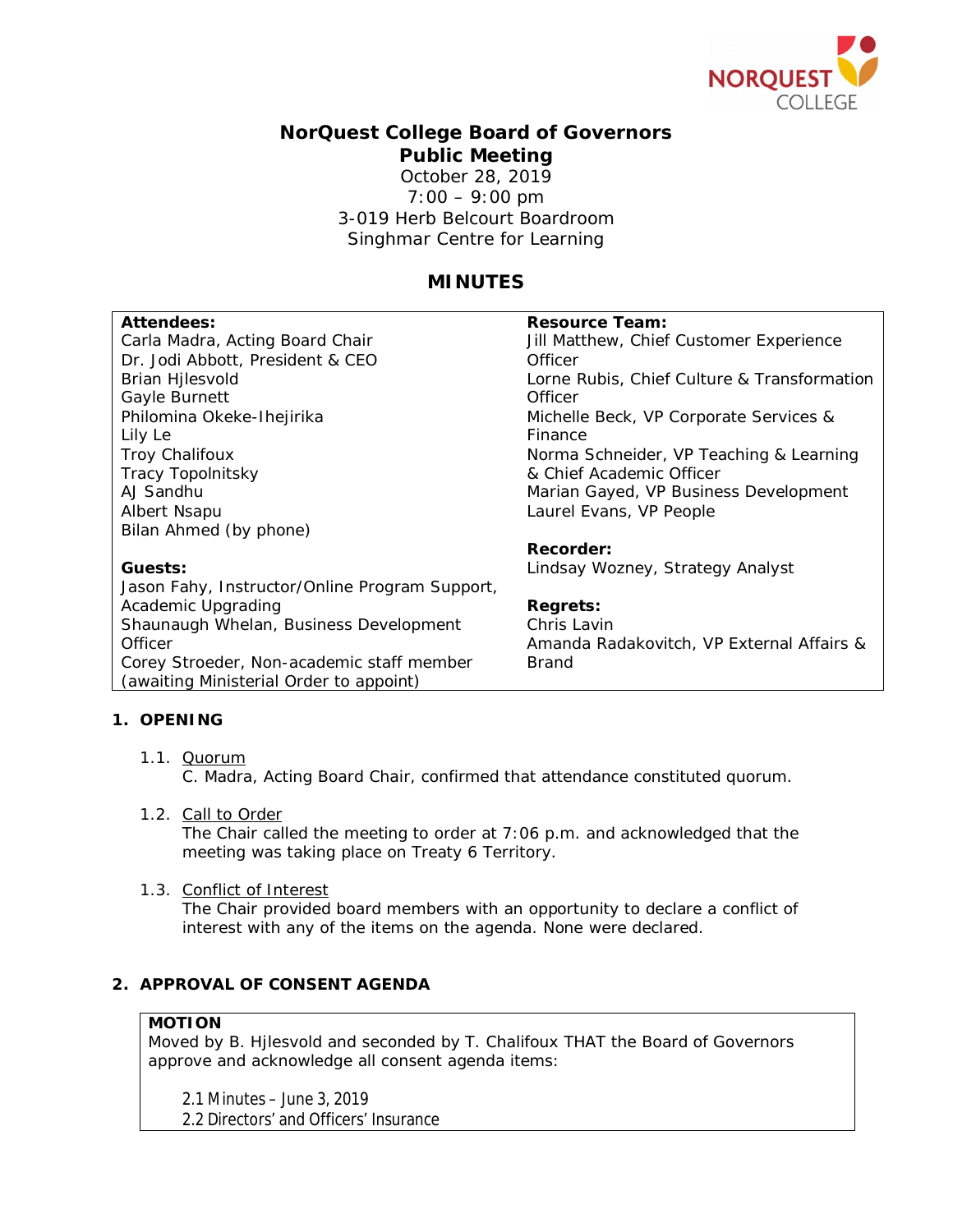2.3 Legislative Compliance and Legislative Changes 2.4 Financial Report, Q1 2019 – 20 2.5 Investment Monitoring Report; Annual Confirmation on Compliance with Investment Limitations 2.6 Agenda and Briefing Note Templates & open/Closed Sessions 2.7 Comprehensive Institutional Plan 2018/19 Q4 Report 2.8 Comprehensive Institutional Plan 2019/2020 Q1 Report 2.9 President's Report 2.10 Board Chair's Report

One item from the consent agenda was requested to be reviewed in more detail: 2.4 Financial Report, Q1 2019 – 20

### **3. APPROVAL OF AGENDA**

3.1 Agenda – October 28, 2019

Acting Board Chair, C. Madra proposed an amendment to add Board Committee membership to section 5: Motions and discussion.

### **MOTION**

Moved by T. Topolnitsky and seconded by G. Burnett that the Board of Governors approve agenda as amended.

**CARRIED**

**CARRIED**

### **4. EDUCATION**

### 4.1 Modes of Instructional/Online Learning

N. Schneider introduced guests J. Fahy and S. Whelan to discuss the history of online learning at NorQuest, how online learning is used and how online students are supported, as well as the future of online learning, course, and program development.

#### 4.2 Students' Association Report/Presentation

The presentation was cancelled because the presenter was not able to attend.

## **5. MOTIONS / DISCUSSION**

### 5.1 Freedom of Expression Framework

### **MOTION**

Moved by G. Burnett and seconded by A. Nsapu that the board of governors endorse the freedom of expression policy subject to legal advice.

T. Chalifoux abstained from voting on this motion.

**CARRIED**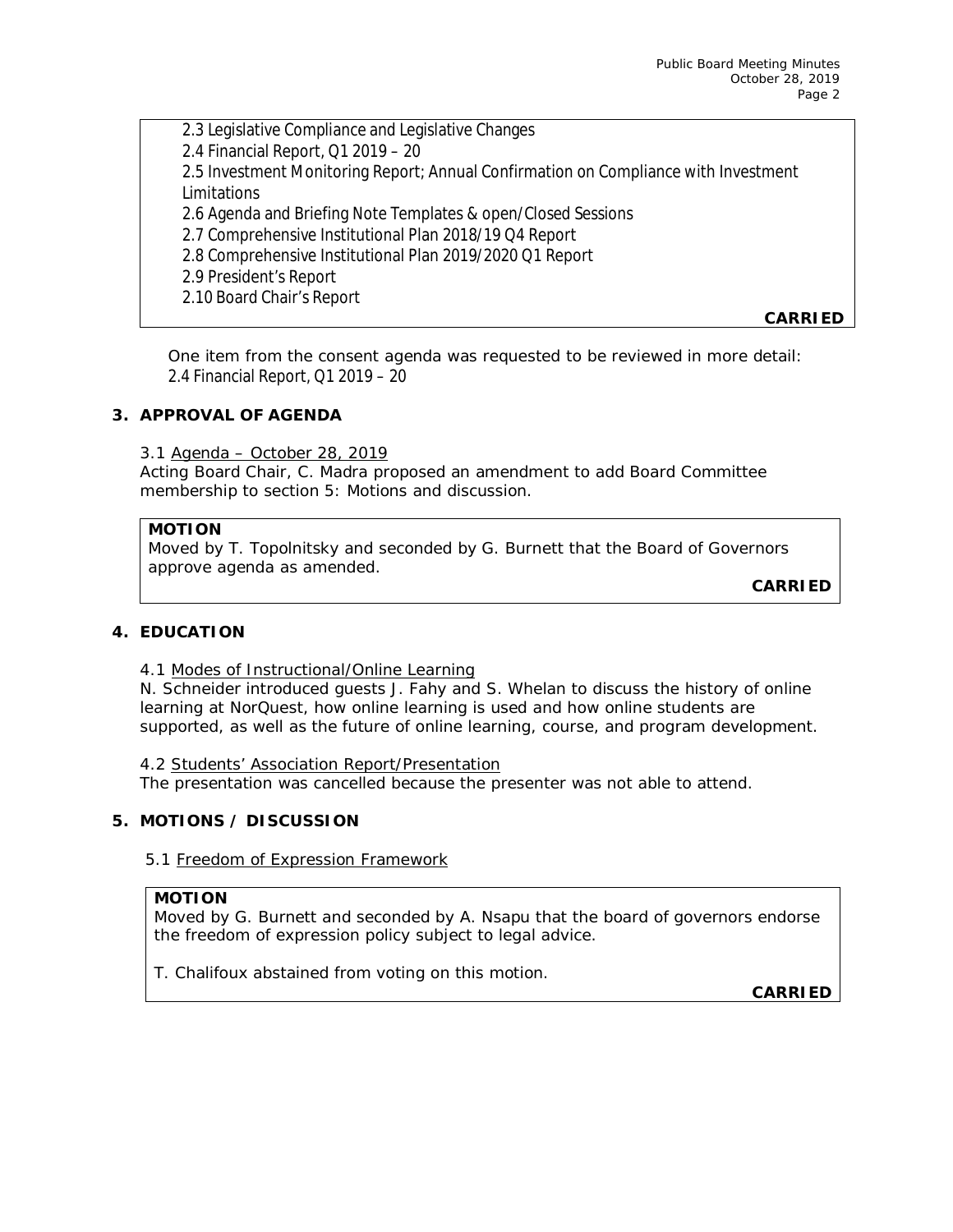5.2 Consolidated Financial Statements and OAG Report

M. Beck tabled a 1-page amendment to the consolidated statement of operations.

**MOTION**

Moved by T. Chalifoux and seconded by K. Lali that the Board of Governors approve the consolidated Financial Statements for the year ended June 30, 2019 subject to the changes tabled being approved by the Office of the Auditor General.

**CARRIED**

### 5.3 Signing Authority

M. Beck tabled an updated briefing note to accompany this item that eliminates changes to the dollar value changes to signing authority policy. Changes are intended to support efficiencies – adjusting contractual term limits; banking authority to the assistant controller role and adding a 1 year contract term (small dollar wire of funds for refunds, for example); added titles of new positions (chiefs, and AVP).

**MOTION**

Moved by B. Hjlesvold and seconded by K. Lali that the Board of Governors approve the Signing Authority Resolution.

Note: As Acting Board chair, Carla Madra is precluded from having banking authority in this role even though it is in alignment with policy due to requirements of her profession.

**CARRIED**

### 5.4 Culture and Transformation: Values

L. Rubis made a presentation about the work happening across NorQuest College to redevelop NorQuest's purpose, values, and vision.

### 5.5 Board Committee Membership

C. Madra tabled an updated proposed board committee membership document, which appoints G. Burnett as Acting Chair of Finance and Audit Committee. Further, L. Le and C. Lavin to the Finance and Audit Committee, and appoints A. Nsapu, A. Sandhu, P. Okeke-Ihejirika, and C. Stroeder to the Governance Committee.

#### **MOTION**

Moved by T. Chalifoux and seconded by B. Hjlesvold that the Board of Governors approve the proposed board committee membership roster.

**CARRIED**

### **6. IN CAMERA SESSIONS**

6.1 In Camera with Management

The Board of Governors excused the Recorder and Resource members at 8:25 p.m.

6.2 In Camera without Management

The Board of Governors excused the President & CEO at 8:30 p.m.